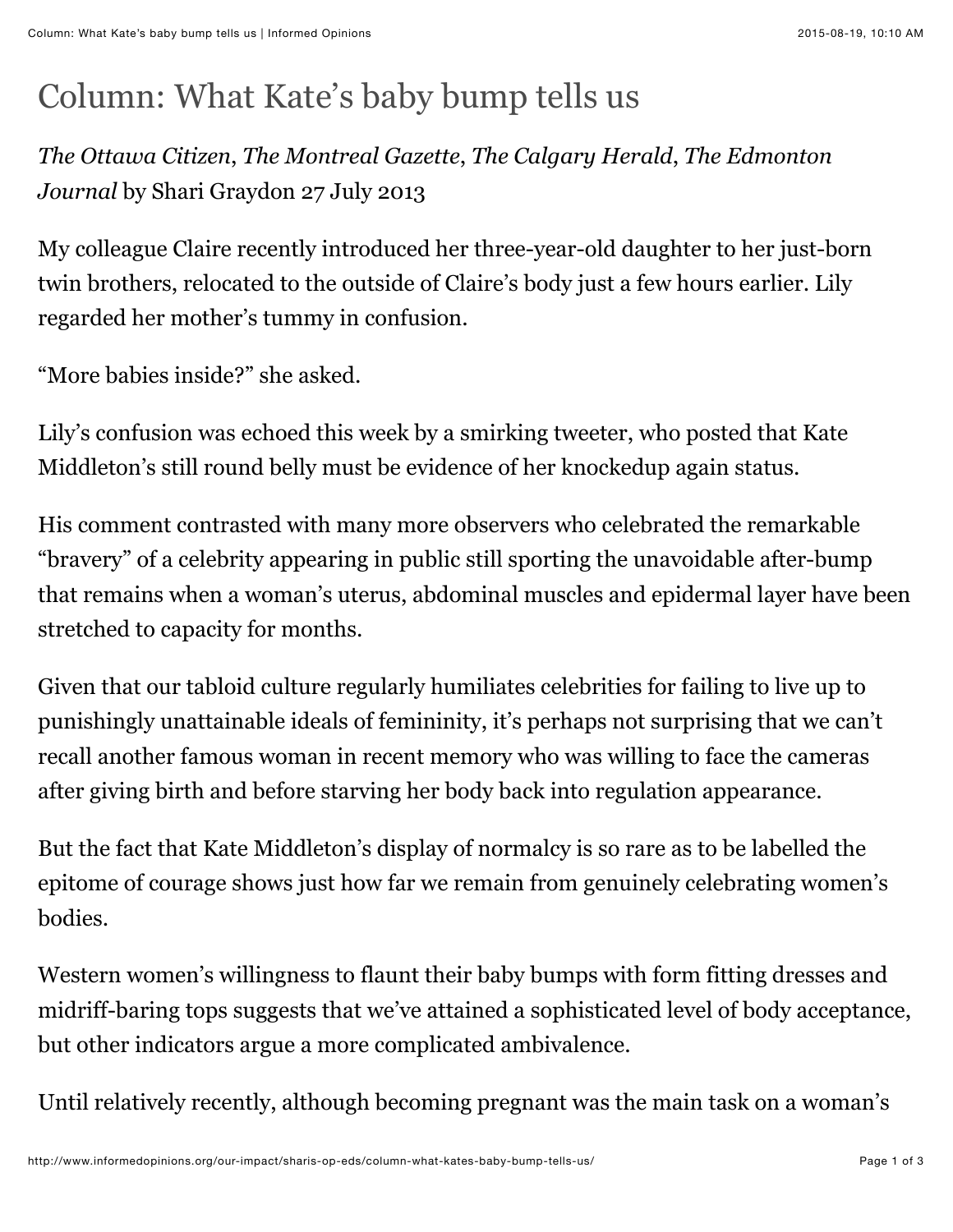job description, actually revealing her inseminated state in public was not.

For centuries, capacious caftans and concealing pleats were relied upon to prevent innocent eyes from being perverted by the sight of a protruding belly. Women were literally confined after a certain stage. In the Victorian era, restrictive "maternity corsets" dangerously cinched pregnant midriffs into publicly acceptable form. And as recently as the 1920s, an ad in Good Housekeeping magazine targeted expectant mothers with fashions designed to make them "entirely free from embarrassment of a noticeable appearance during a trying period."

So yes, we've made progress. And I'm among those happy to salute the Duchess of Cambridge for helping to remind us about some of what's required to give life to another human being. But – as much as I wish her post-birth mummy bump were capable of revolutionizing the way we look at women's bodies – I'm not convinced.

Consider that the same news stories that fawned over her daring tummy display also expressed enthusiastic approval of her flawless hair and makeup. Would they have celebrated her quite so eagerly if she had ventured out of the hospital with the exhausted demeanour of one who had just run a marathon and was gingerly shuffling along with swollen feet and thick ankles, suffering from the pain of a torn episiotomy? Given the demands of childbirth, any woman should be permitted such an appearance.

So, duty-bound to emerge, smiling and waving, the day after her own ordeal, to parade before an army of well-wishers and paparazzi, Duchess Kate deserved to benefit from the cosmetic assistance her royalty afforded her.

But don't women who have just given their all to perpetuating the species similarly deserve to be celebrated just for the act of giving birth itself? Shouldn't this indispensable feat alone inspire us to refrain from judging them on whether they've aced the beauty game as well? At the same time, isn't there something distressingly retro about going all gaga over a royal heir in the first place? To be clear, I say this as a doting aunt and newly besotted grandmother who now plans my holidays around the